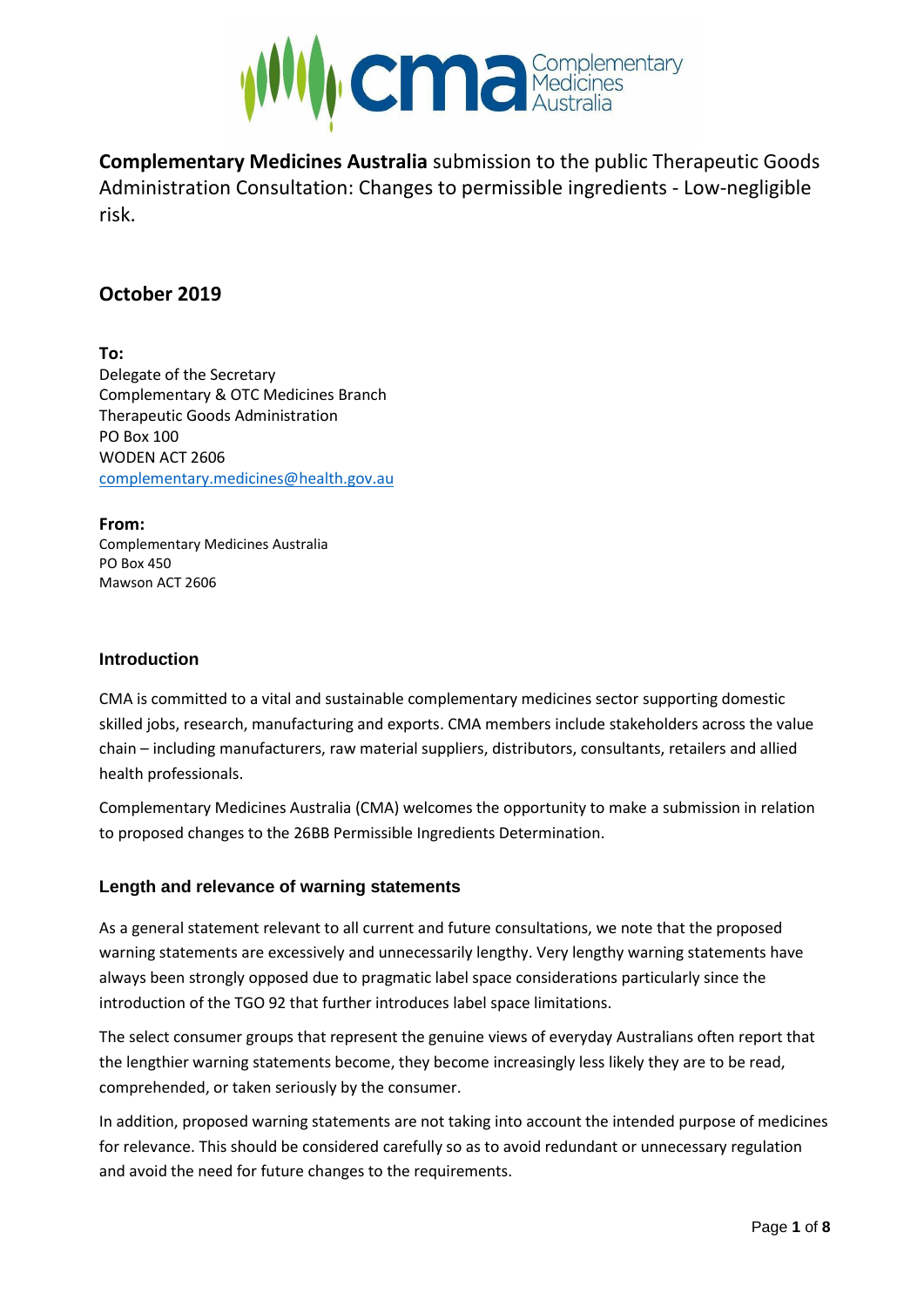

## **Boron**

#### **Internal use**

CMA notes the alignment of the TGA's dosage recommendations on boron in children with that of the European Medicines Agency who have established the following limits on daily dosage:

- <2 years 1 mg boron/day
- <12 years 3 mg boron/day
- <18 years 7 mg boron/day
- ≥18 years 10 mg boron/day

Although the principles are not opposed, the approach to implementing the principles requires improved alignment to real world use of boron generally, to listed medicines, and existing product warnings applied to listed and registered medicines.

#### The consultation proposal is:

*When the maximum recommended daily dose of the medicine provides more than 3 mg of boron and the medicine is for internal use and/or oral application, the following warning statement is required on the label:*

• (BORON12) 'Do not give to a child less than 12 years old as this medicine contains boron and may impair fertility in the future.'.

*When the maximum recommended daily dose of the medicine provides more than 1 mg of boron but less than 3 mg of boron and the medicine is for internal use and/or oral application, the following warning statement is required on the label:*

• (BORON2) 'Do not give to a child less than 2 years old as this medicine contains boron and may impair fertility in the future.'

The wording of the statement above by the EMA is written in this way as it is intended for application to boron as an excipient.

A large proportion of the medicines on the ARTG that contain boron are medicines that are for an older adult population, including calcium formulas, glucosamine formulas, and multivitamins for adults or older adults, and are accordingly presented as large tablets or capsules. The above warnings are entirely redundant for these classes of medicines that would never be given to younger children, and these large dosage forms could never be accidentally swallowed or used by children.

The proposed statements are not consistent with the longstanding TGA approach to warning statements, which is to remain succinct and avoid raising undue fear and distress, even where the link is well established in humans, let alone where the link is based only animal studies or other secondary sources of evidence: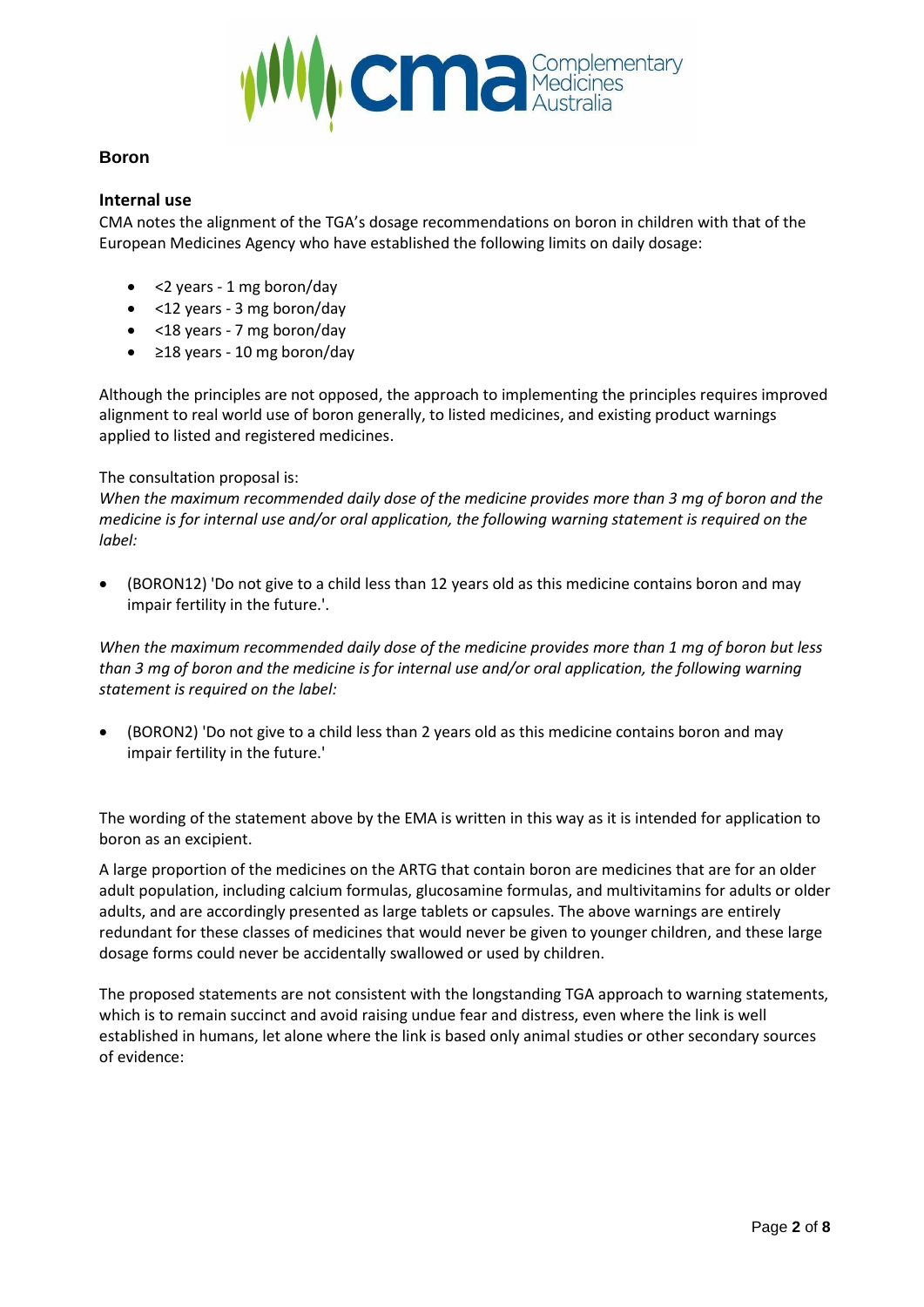

#### **Short Description**

Adults only. OR Not to be used in children under two vears of age

Adults only. OR Not to be used in children under two years of age

Caffeine is not recommended for children.

Children, pregnant or breastfeeding women, and those who have recently had a heart...

Do not use... in children 6 years of age or less.

If diarrhoea persists for more than 6 hours in infants under 6 months, 12 hours in children under 3.

#### Keep out of reach of children

May be dangerous, particularly to children if used in large amounts

Not suitable for children

Not suitable for use in children under the age of 12 months, except on health professional advice.

Products containing activated charcoal should be used with caution in children since it may...

Use in children under 12 years is not recommended

Use in children under 12 years is not recommended. AND If symptoms persist, seek the...

Use in children under 3 years is not recommended

Use in children under 9 years is not recommended.

For the above reasons, CMA provides that the proposal requires amendment to:

- Remove both proposed requirements and replace with:
	- When the maximum recommended daily dose of the medicine provides more than 1 mg **of boron, the following warning statement is required on the label: 'Not to be used in children' or 'Not to be used in children under 12' (at sponsor discretion).**
- Should only be applied to dosage forms that are accessible to children under 12, including liquids, powders, chewable tablets, pastilles.
- We do not agree with the application of lengthy warning statements describing particular issues in children for medicines that are not indicated for children.

In regards to the specific reference to the boron fertility theory, listed medicines are an insignificant risk as they are produced in controlled GMP facilities with extremely conservative quantities of boron (relative to the nutrient reference values). There is a far larger risk to children from large boron exposure via common household routes, therefore any corresponding advice from a public health perspective is therefore far more appropriate through Government advisory websites for consumers. Sources other than TGA medicines include:

- The common trend to use borax in making slime or putty with young children.
- Use of powdered pure borax as a pesticide, as a household cleaner on floors and kitchen surfaces, as a laundry washing aid, as a pesticide in vegetable gardens, or even as a 'folk remedy' style anti-microbial or skin healing dietary\* addition (\*not from TGA listed medicines).

Therefore it is far more relevant and appropriate for the Department of Health to provide general public health information about reducing children's total exposure to boron through household, recreational, or other off-label unapproved means, than a warning statement on labels for low dose and GMP controlled medicines that are unlikely to be indicated for use in children.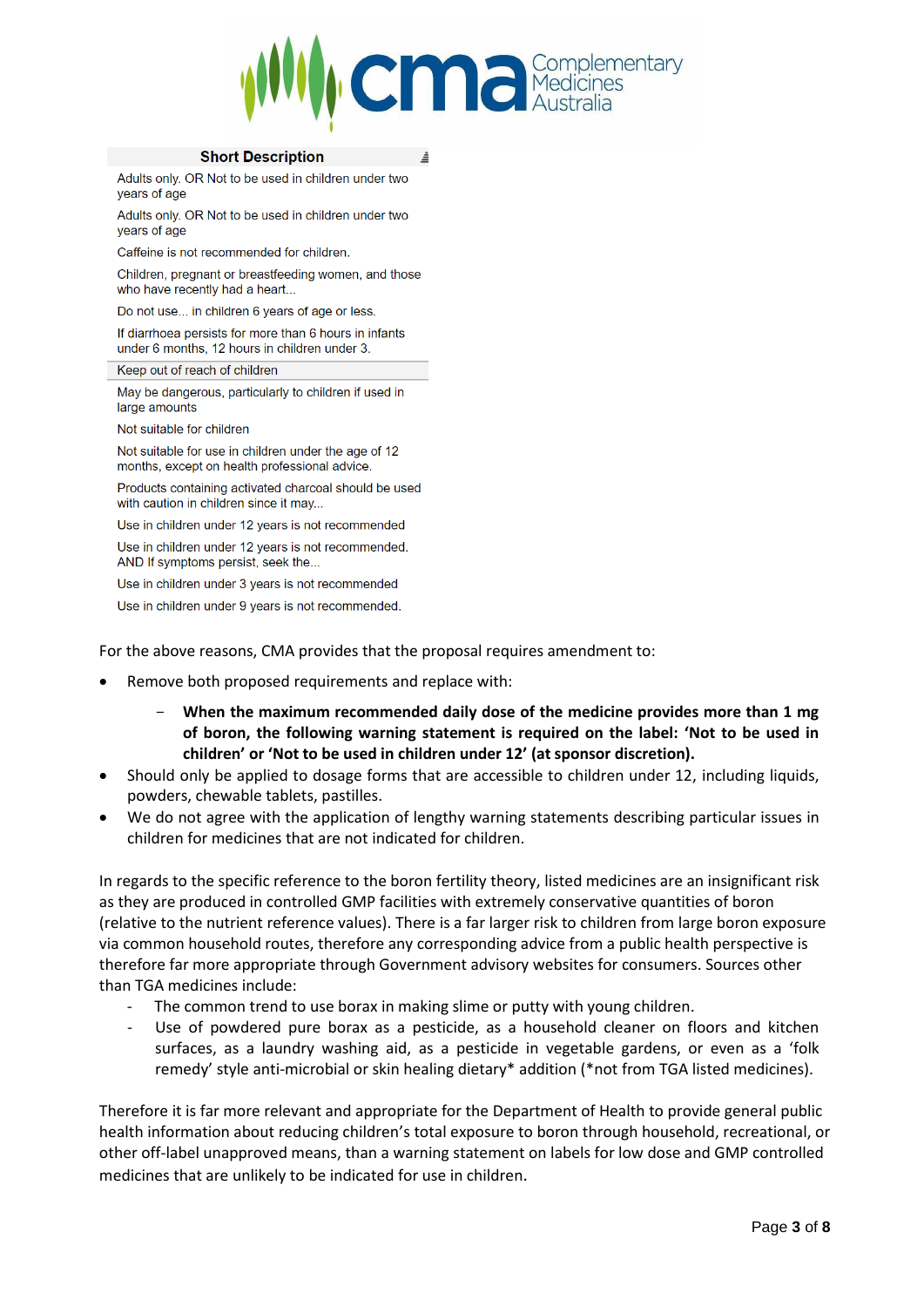

## **External use - boron**

*When the medicine is for topical use for dermal application, the following warning statement is required on the label:*

• (EXTRNL) 'For external use on unbroken skin only.' (label warning or directions for use).

The term 'For external' is redundant when the requirement is that it is applicable for topical use. In the principle of keeping warnings short and relevant, **'Use on unbroken skin only'** is sufficient.

### **Withania somnifera**

The consultation proposes the label claim:

*'Consult a health care professional prior to use if you are pregnant or breastfeeding.'*

#### *Pregnancy*

ACCM provided that there is insufficient anecdotal and clinical evidence to establish that *Withania somnifera* is either safe in pregnancy or is used as an abortifacient.

The rationale for this proposal is based on seven traditional texts and ethnobotanical surveys.

Five references suggest that its use to aid conception, pregnancy and lactation, to treat infertility and menstrual irregularities.

Two references suggest from limited size ethnobotanical surveys that *Withania somnifera* may have been used for abortifacient action, although it is not clear whether this is used in respect of viable pregnancy or non-viable pregnancy. Other herbs, but not Withania, mentioned in the in the surveys refer specifically to "anti-fertility" actions rather than abortifacient information alone. Herbs that have uterine tonic actions are used in traditional herbal medicines for a variety of female complaints requiring female tonicity, including menorrheal complaints, post-partum uterine tonicity and health, etc. Without access to safe surgical methods to treat non-viable pregnancy, uterine tonic herbs were also used in high doses to aid evacuation of non-viable pregnancies. This contextual consideration of herbal traditions should be considered when reviewing traditional/ ethnobotanical information for herbs.

Regarding the evidence:

- 1. The evidence selected for review is primarily tradition in nature, at the exclusion of the typically applicable experimental models used to establish risk to maternal and foetal health, such as animal toxicity studies;
- 2. Of the evidence published in the consultation, the majority suggested that Withania is safe in pregnancy and lactation;
- 3. The book by Sahu (1982) is very limited in relevant information;
- 4. Mahmood is narrative on the diversity of medicinal plants used in the Gujrawala District in Pakistan and does not discuss toxicity;
- 5. Moteetee (2016) is a study an ethnobotanical survey of hundreds of plants in an area. It does not describe the interview methods or the search method performed. It concludes that 87 plants were used for several reproductive problems, and lists WS as one example for removing contents of conception, which suggests any abortifacient use is used only for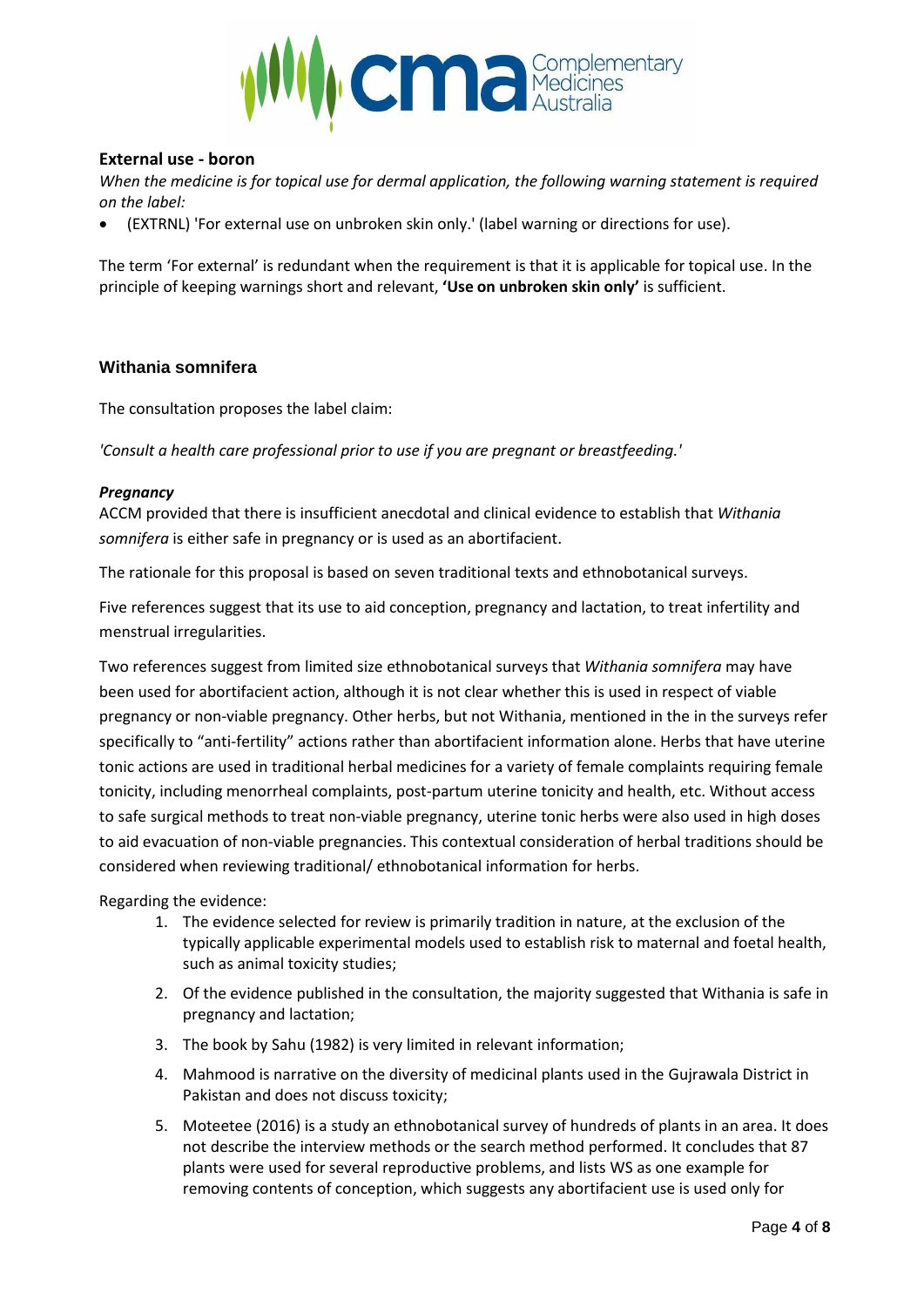

traditional treatment of non-viable pregnancy and for the removal of placenta post-partum, whereas it is also used to induce pregnancy as a uterine tonic. It does not weight WS as more dangerous than any of the other plants mentioned in the survey.

- 6. The following 2015 toxicity study was not included in the evidence, which<sup>1</sup> delivered rats delivered 3g/kg/day of WS extract during organogenesis and histogenesis and observed no evidence of foetal toxicity, or maternal toxicity. The paper concludes that 'Withania somnifera extract caused no changes in the body weight of parental females, number of corpora lutea, implantations, viable foetuses, external, skeletal and visceral malformations".
- 7. The 2018 review by Azgomi on female and make reproductive health found positive effects on both reproductive systems. The search strategy included *in vivo* and *in vitro* models and included pregnancy in the search terms. No negative findings regarding pregnancy were reported.
- 8. The studies cited in relation to abortifacient activity would not satisfy the TGA's evidence guideline requirements for traditional evidence, which says that "to substantiate the use, action or indication of an ingredient with traditional based evidence, the TGA Evidence Guidelines require documented evidence that the medicine has been used for at least 75years in the tradition to which it belongs." The evidence guidelines go on to state that 'this will establish that it belongs to that tradition and that there is an accumulated repository of observations in humans that underpins the use of the medicine.' Whilst this discussion is not about an indication, it still relates to a proposed physiological action of Withania. As traditional use is the majority of the evidence cited to support this concern, the CMA suggested that the evidence listed does not sufficiently establish and associated observations of the medicine in a single tradition of medicine.
- 9. Many couples and women are prescribed Withania during fertility treatment by healthcare practitioners at typical doses, an indication which is supported by the traditional information available.
- 10. The references to the mouse study refer to the use of a "very high" dose. Although the traditional information is extremely scant, other Ayurvedic references also suggest that normal doses have no effect and are safe compared to very high doses: "*Large dosage of WS is abortifacient (Ability to cause abortion). The normal dosage is generally safe and we use it in India along with other herbs even during pregnancy*." 2

The evidence cited in support of the proposed concerns about Withania are inadequate to apply to all listed medicines containing this ingredient, and not supported by available data. *Withania somnifera* is a commonly used herb for women of child bearing age. Herbalists in Australia and around the world have commonly used *Withania somnifera* at standard doses as a supportive tonic for stress and other conditions, including female health, for decades. The herbal practitioner community have not developed any particular concerns with Withania in respect to pregnancy over this time at usual dosages, similarly, the Database of Adverse Event Notifications (DAEN) does not include any gynaecological reactions despite widespread use in listed medicines for women of childbearing age.

<sup>1</sup> Prabu 2015. Prenatal developmental toxicity evaluation of Withania somnifera root extract in Wistar rats. [Drug](https://www.ncbi.nlm.nih.gov/pubmed/24649920)  [Chem Toxicol.](https://www.ncbi.nlm.nih.gov/pubmed/24649920) 2015 Jan;38(1):50-6. doi: 10.3109/01480545.2014.900073

<sup>2</sup> "UTILIZATION OF ASHWAGANDHA (WITHANIA SOMNIFERA) ROOT POWDER IN FORMULATION OF HEALTH FOODS" (2007) <https://pdfs.semanticscholar.org/e12c/05f9d21c4890afb745e8ee278ad1d6733115.pdf>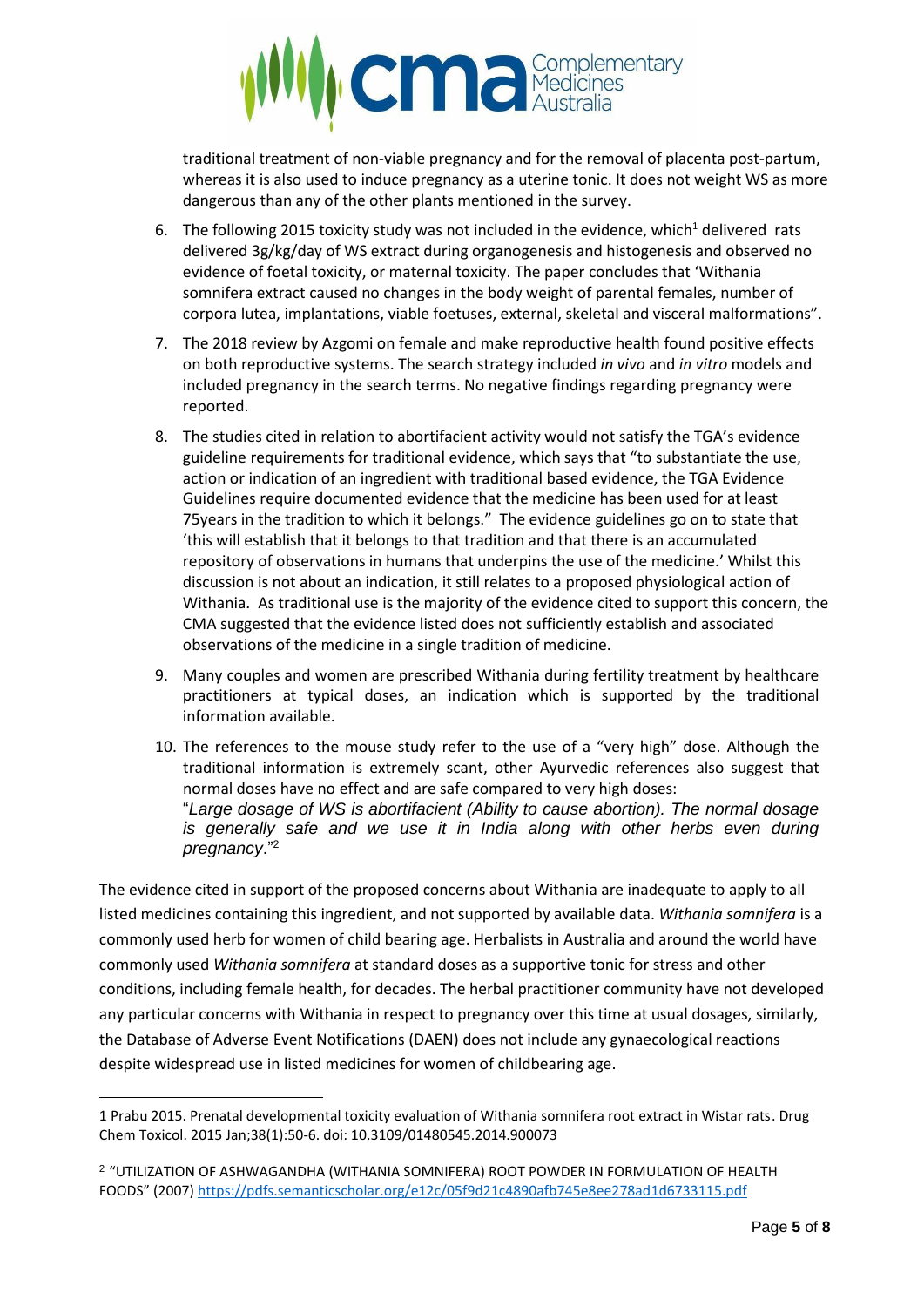

Label warning statements regarding pregnancy and lactation are being recommended with greater frequency for listed medicine ingredients. Whilst CMA appreciates due caution be applied in these groups, in this instance, the label warning statement appears to contradict the traditional indications for use mentioned in the literature that support use for fertility and pregnancy, particularly at standard doses.

In regards to the proposed wording, it's quite possible they could be taking Withania before they know they are pregnant. Consultation 'prior to' would not be possible and may results in undue distress in pregnancy women, which is not appropriate considering there is limited evidence relating to pregnancy and that which is available refers to "very" high doses.

#### *Lactation*

There is no evidence of any kind to suggest that *Withania somnifera* has any adverse effects on women or babies during lactation. There is no known toxic compounds identified for Withania that would suggest there would be any concern of transference to breast milk. Withania in general is recognised as a widely studied, widely used herb without toxicity issues. There is evidence that Withania has been safely used for long periods of time, including Ayurvedic use, as a galactogogue (helps to induce milk supply) and as a uterine tonic to help with post-partum recovery. In short, a warning statement in lactation is not only not supported, such a warning is strongly contradicted by available information and traditional use.

#### **Summary:**

- There is extremely limited evidence that *Withania somnifera* has any adverse effect upon pregnancy. Withania is a herb that has been very widely used by herbalists for women for decades and has been used widely in listed herbal medicines for many years indicated for stress in women. Despite this lengthy and widespread use in Australia, no concerns with pregnancy have arisen at usual doses. There are no gynaecological events on the DAEN database.
- The limited evidence based on the study in mice is reported to only have occurred in very high doses, and the limited traditional information also suggests that any such action is also in relation to very high doses, although it is not clear whether it is used for viable pregnancies or only for non-viable pregnancy. Other than the limited suggestion around very high doses. Therefore the evidence available, although limited, is quite clear that there is a dose-dependent relationship that is based on "very" high doses, whereas other use is recognised as safe and even indicated in pregnancy at normal dosages. Therefore it is clearly not applicable to apply a pregnancy warning to medicines that do not include very high dosages of Withania, of which there are many on the ARTG.
- The proposed term 'prior to' would induce unwarranted distress if a woman becomes pregnant unexpectedly.
- There is no provided evidence to contradict use in lactation. Conversely, there is a long history of use as a breast milk stimulant and a post partum uterine tonic. There doesn't appear to be any valid justification for requiring a warning for lactation.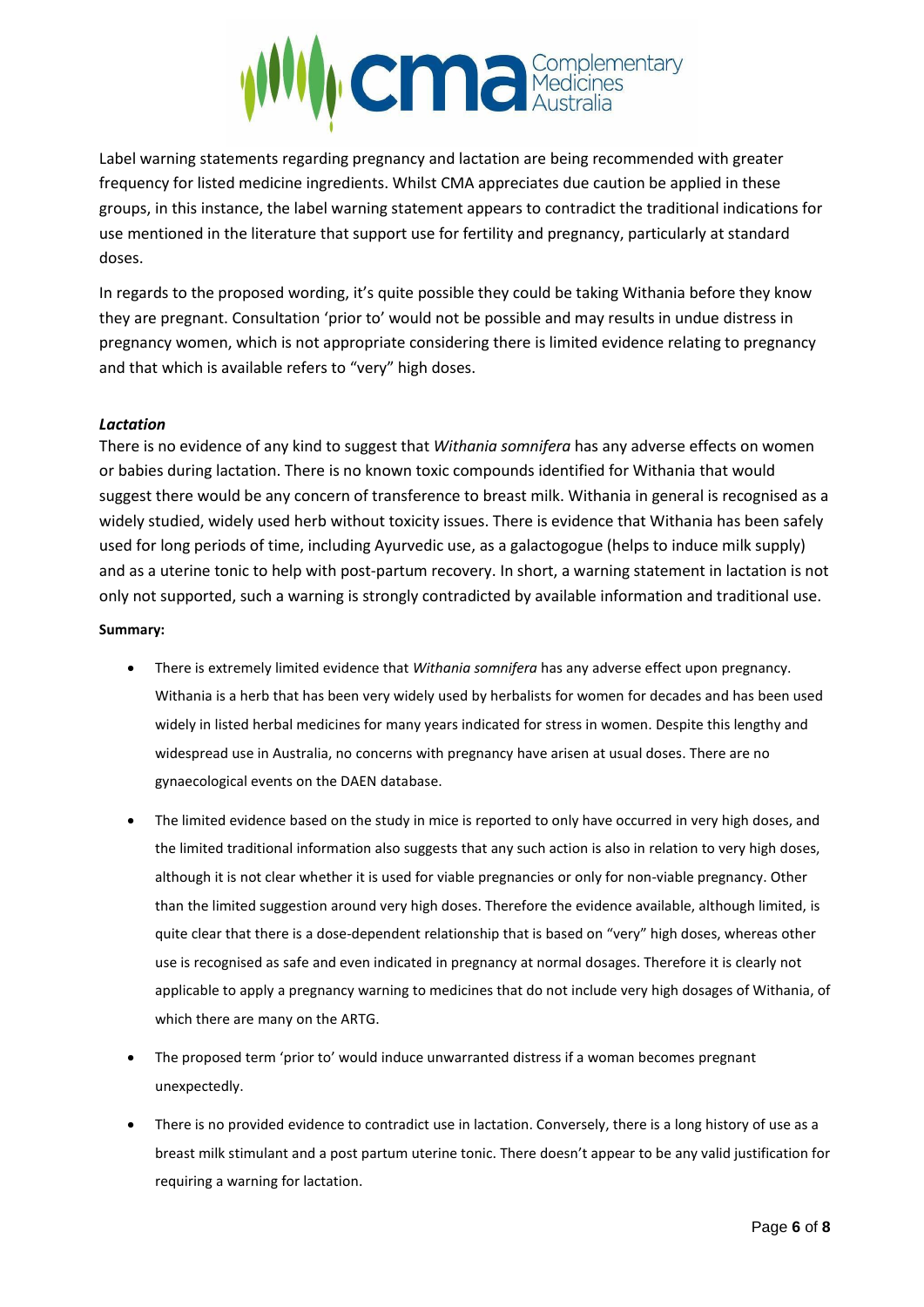

## **Vitex agnus-castus**

Proposed label claim: *'Vitex agnus-castus can affect hormones in the body and may interact with prescription medicines such as oral contraceptives. Consult your health care professional before use*.'

The TGA substantiates the proposed warning statement with the following evidence, of which only one item is considered to be primary evidence.

Health Canada. (2018, 03/06/2019). Chaste Tree - Vitex Agnus-Castus. Retrieved from <http://webprod.hc-sc.gc.ca/nhpid-bdipsn/atReq.do?atid=chaste.tree.vitex&lang=eng>

European Medicines Agency. (2017). *Final European Union herbal monograph on Vitex agnus-castus L., fructus.* (EMA/HMPC/606742/2017). London UK: European Union Retrieved from <https://www.ema.europa.eu/en/medicines/herbal/agni-casti-fructus>

World Health Organization. (2009). *Who Monographs on Selected Medicinal Plants.* In WHO Consultation on Selected Medicinal Plants, Vol. 4. (pp. 24). Retrieved from [https://www.medbox.org/traditional-treatment/who-monographs-on-selected-medicinal](https://www.medbox.org/traditional-treatment/who-monographs-on-selected-medicinal-plants-volume-4/preview)[plants-volume-4/preview](https://www.medbox.org/traditional-treatment/who-monographs-on-selected-medicinal-plants-volume-4/preview)

National Center for Complementary and Integrative Health. (2016, 29/11/2016). Chasteberry. Retrieved from <https://nccih.nih.gov/health/chasteberry>

Bone, K., & Mills, S. (2005). *The Essential Guide to Herbal Safety* (First ed.). (pp. 333-336) Edinburgh: Elsevier Churchill Livingstone.

Liu, J., Burdette, J. E., Xu, H., Gu, C., van Breemen, R. B., Bhat, K. P. L., Booth, N., Constantinou, A. I., Pezzuto, J. M., Fong, H. H. S., Farnsworth, N. R., Bolton, J. L. (2001). Evaluation of Estrogenic Activity of Plant Extracts for the Potential Treatment of Menopausal Symptoms. *Journal of Agricultural and Food Chemistry, 49(5)*, 2472-2479. doi:10.1021/jf0014157

Regarding the evidence:

- 1. The Health Canada monograph contains a similar suggested warning statement, with all references for this statement being secondary and published at 2000, 2006 and 2010. No primary resources citing known mechanisms of action or actual adverse reactions regarding the oral contraceptive pill are used on the monograph to support the warning statement.
- 2. The EMA monograph of 2010 and which, was revised and adopted again in 2018, states no known adverse reactions under section 4.5, but also states *"Because of the possible dopaminergic and oestrogenic effects of agnus castus fruit interactions with dopamine agonists, dopamine antagonists, oestrogens and antioestrogens cannot be excluded."* Yet under 5.1 Pharmacological effects, the same monograph says that the action is unknown.

The EMA monograph does not include miscarriage or any other pregnancy complications under 4.8 Undesirable effects sub-heading.

3. The referenced NIH monograph warns against the use of Vitex alongside the oral contraceptive pill amongst other hormonal treatments but provides no reference for this remark.